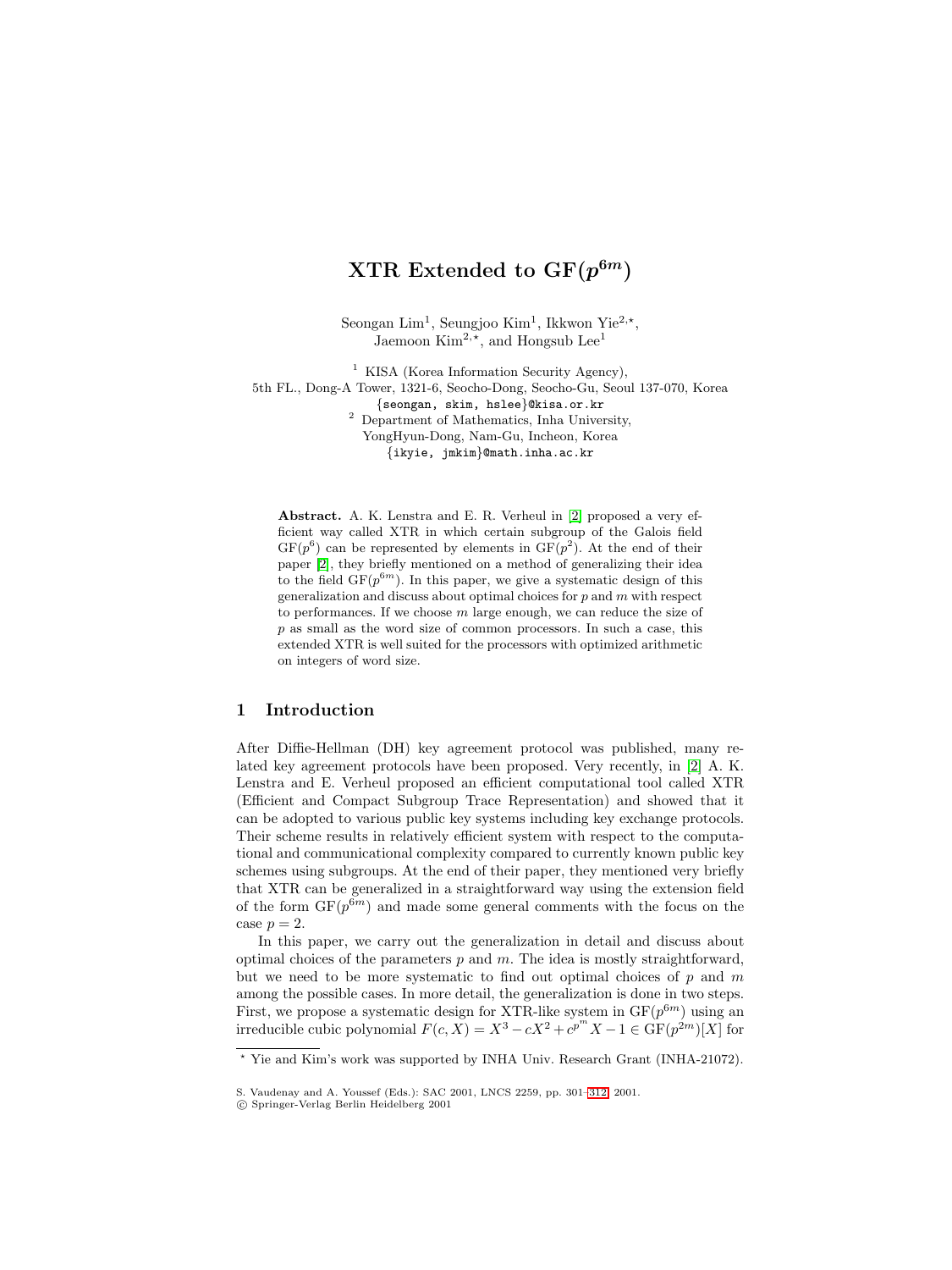any  $m$ . Then we determine the required properties of the parameters  $m$ ,  $p$ , and  $c$ for  $F(c, X)$  under the efficiency and security considerations. We are focusing on the case that is efficient in the limited applications such as smart cards. We use an optimal normal basis to represent elements of  $GF(p^{2m})$  over  $GF(p)$ . Hence we consider the case where  $2m + 1$  is a prime and p is a primitive element modulo  $2m + 1$ . We suggest to use m such that either  $2m + 1$  is a Fermat prime or both m and  $2m + 1$  are primes. With such a choice of m, a randomly chosen prime p has a better chance to be a primitive element in  $Z_{2m+1}$ .

We estimated the required computational complexity for XTR extended to  $GF(p^{6m})$  under considerations as the above, and compare the result with XTR in  $GF(P^6)$  where P and  $p^{6m}$  have the same bit sizes. The result shows us that the required number of bit operations for both are about the same.

Modern workstation microprocessors are designed to calculate in units of data known as words. For large prime p, multiple machine words are required to represent elements of prime field  $GF(p)$  on microprocessors, since typical word sizes are not large enough. This representation causes two possible computational difficulties: carries between words must be treated and reduction modulo  $p$  must be performed with operands of multiple span words.

Hence we see that using prime number  $p$  as small as the word size of common processors for XTR relieves the above computational difficulties for operation in  $GF(P)$  for large prime P. In this way, the proposed generalization maintains the communicational advantages as in XTR and it enhances the computational advantages over XTR since there is no need of multiprecision computation especially when the system is implemented under workstation processors with optimized arithmetic on integers of word size.

Unfortunately, there are some drawbacks in extending XTR to  $GF(p^{6m})$ . As  $m$  gets larger there are fewer prime numbers  $p, q$  that can be used to establish an XTR-like system in  $GF(p^{6m})$ . Also it takes longer to generate the primes p, q with the required properties. But generating  $p, q$  is a one-time task and it is not a serious disadvantage in many cases.

Our paper is organized as the following. In Section 2, we describe the generalized system in such a way that it can be formulated for any  $m$ , setting aside any security or complexity related concerns. In Section 3, we discuss about the security of the system and determine the choices of parameters. In Section 4, we estimate the computational complexity for the proposed XTR-like scheme in  $GF(p^{6m})$ . Then we discuss about optimal choices of parameters. In Section 5, we conclude our paper with comparison of efficiency and security for cryptographic schemes using this generalization with those using the original XTR under the Galois fields with about the same sizes. We also discuss about an efficient way of parameter generation of XTR system extended to  $GF(p^{6m})$  and recommend good choices of m for current use in Appendix A.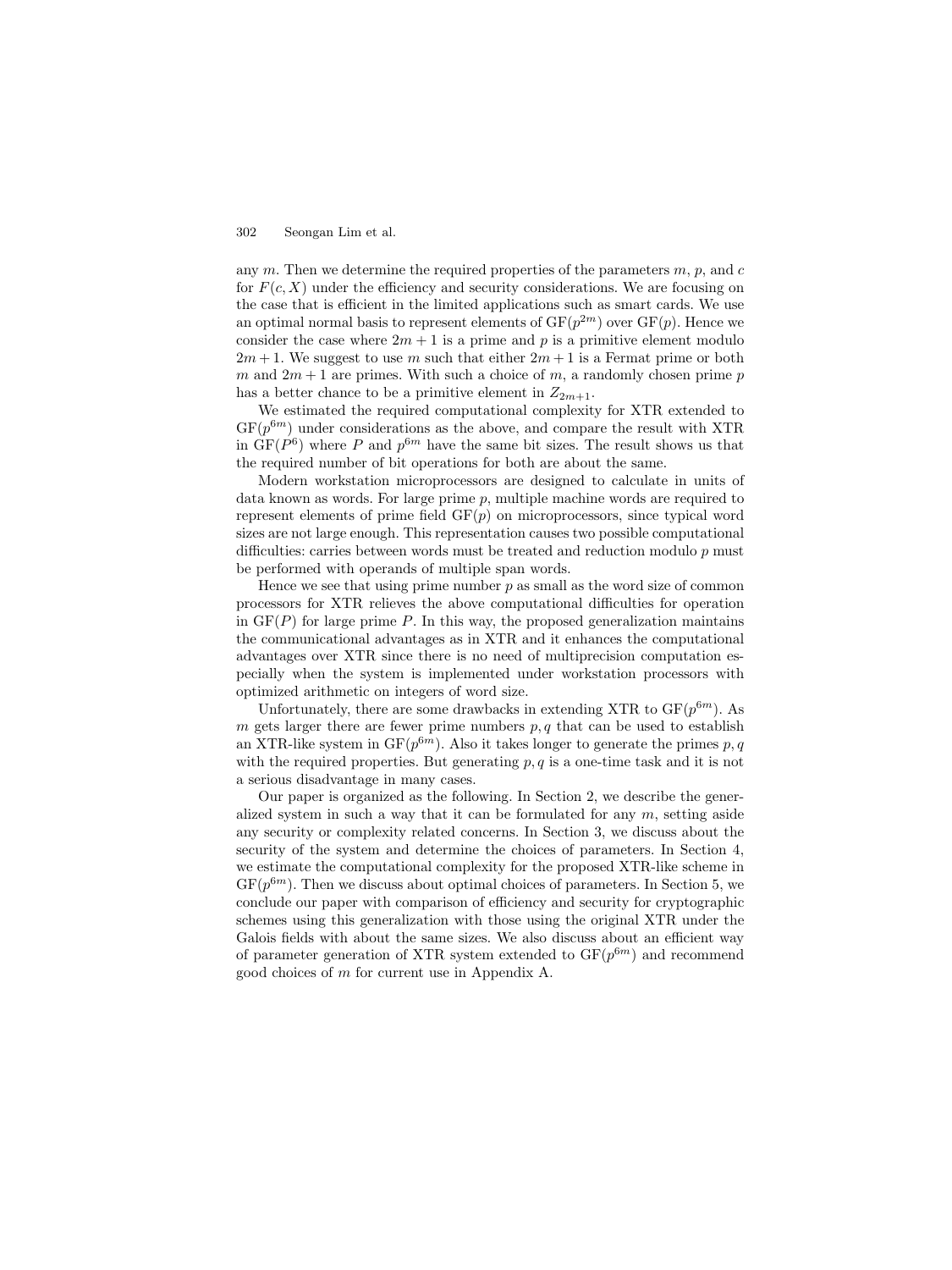# 2 A Description of XTR Extended to  $GF(p^{6m})$

In this section we describe the XTR system using elementary symmetric polynomials and give a systematic way to generalize XTR-like system to  $GF(p^{6m})$ . Following [\[2\]](#page-9-0), we start by setting up some notations. Given an element  $c \in \mathbb{R}$  $GF(p^{2m})$ , we define the cubic polynomial  $F(c, X)$  as following:

$$
F(c, X) = X3 - cX2 + cpmX - 1 = (X - h0)(X - h1)(X - h2),
$$

where the roots  $h_i$ 's are taken from the splitting field of  $F(c, X)$ . We set  $c_n =$  $h_0^n + h_1^n + h_2^n$  for any integer n. Then from the root-coefficient relations of a cubic equation, we have

**Lemma 1.** For any integers n and t we have

- 1.  $c_1 = c$ ,  $h_0h_1 + h_1h_2 + h_0h_2 = c^{p^m}$ , and  $h_0h_1h_2 = 1$ ;
- 2.  $c_{-n} = c_{np^m} = c_n^{p^m};$
- 3. Either all  $h_i$ 's are in  $GF(p^{2m})$  or  $F(c, X)$  is irreducible over  $GF(p^{2m})$  and all  $h_i$ 's have order dividing  $p^{2m} - p^m + 1$ ;

$$
\mathcal{A}.\ \ (c_n)_t = c_{tn} = (c_t)_n.
$$

**Proof.** Item 1 is nothing but the root-coefficient relation. Items 2 and 3 can be proved exactly the same way as Lemma 2.3.2 of [\[2\]](#page-9-0) is proved.

To prove item 4, note that

$$
c_n = h_0^n + h_1^n + h_2^n, \ c_n^{p^m} = c_{-n} = (h_1 h_2)^n + (h_0 h_2)^n + (h_0 h_1)^n.
$$

This implies that

$$
F(c_n, X) = X^3 - c_n X^2 + c_n^{p^m} X - 1 = (X - h_0^n)(X - h_1^n)(X - h_2^n).
$$

And thus we see that

$$
(c_n)_t = (h_0^n)^t + (h_1^n)^t + (h_2^n)^t = h_0^{nt} + h_1^{nt} + h_2^{nt}.
$$

Hence we see that  $(c_n)_t = c_{nt} = (c_t)_n$  for any integer n, t.

It can be easily checked that any irreducible cubic polynomial  $f(x) = x^3$  $ax^2 + bx - 1 \in \text{GF}(p^{2m})$  is of the form  $f(x) = x^3 - ax^2 + a^{p^m}x - 1$  if the order of the roots  $h_0, h_1, h_2 \in \mathrm{GF}(p^{6m})$  of  $f(x) = 0$  divides  $p^{2m} - p^m + 1$ .

Recall that the elementary symmetric polynomials  $\sigma_k$  of degree k in the indeterminates  $X_1, X_2, X_3$  are given by

$$
\sigma_1 = X_1 + X_2 + X_3, \quad \sigma_2 = X_1 X_2 + X_2 X_3 + X_1 X_3, \quad \sigma_3 = X_1 X_2 X_3.
$$

Here is a theorem, due to Newton, so-called 'fundamental theorem on symmetric polynomials'.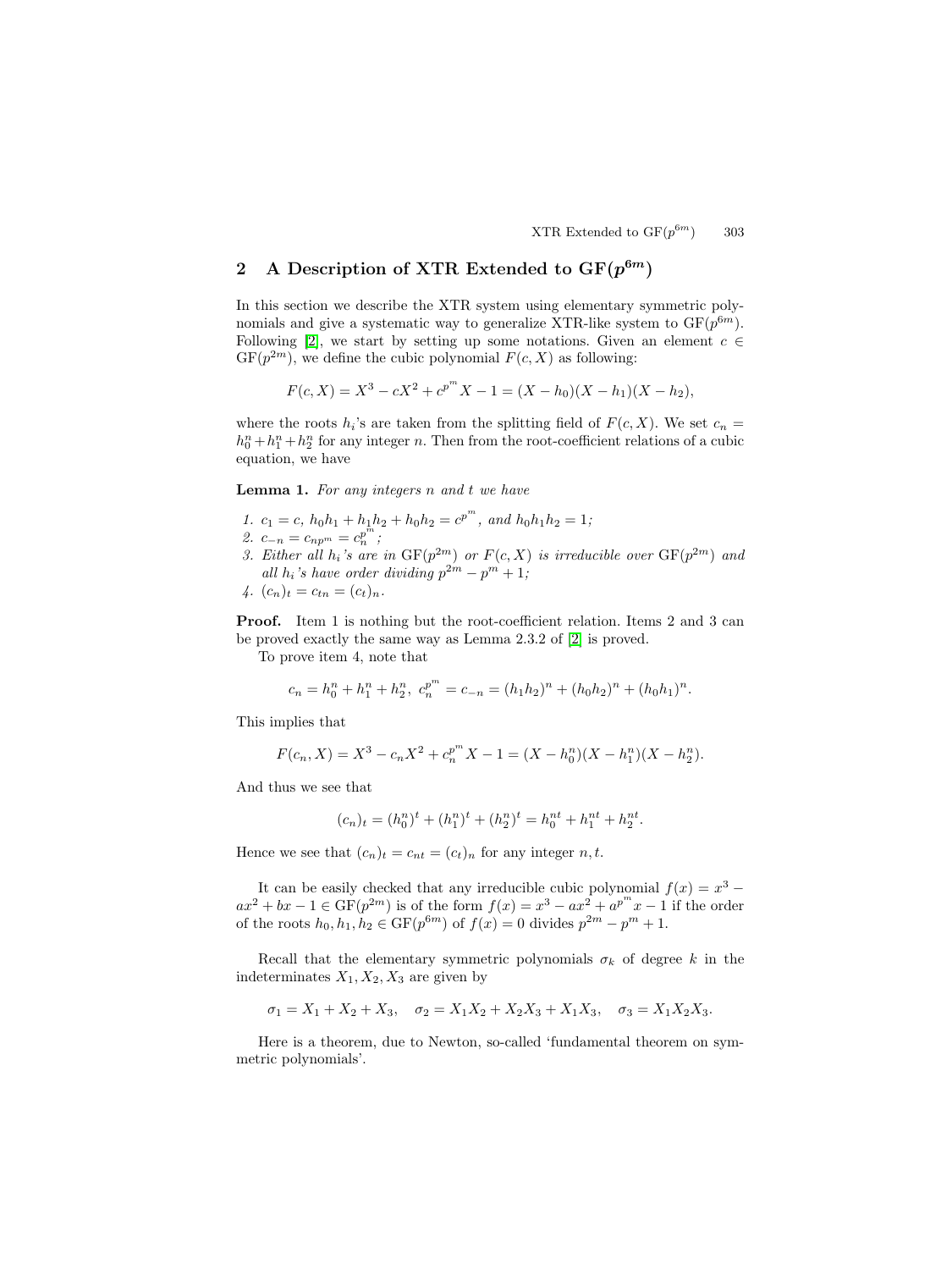<span id="page-3-0"></span>**Theorem 1.** (Theorem 1.75 in [\[7\]](#page-9-0)) Let  $\sigma_1, \sigma_2, \sigma_3$  be the elementary symmetric polynomials in  $X_1, X_2, X_3$  over a commutative ring R, and let  $s_0 = 3$ ,  $s_n =$  $X_1^n + X_2^n + X_3^n \in R[X_1, X_2, X_3]$  for  $n \geq 1$ . Then the following equality

$$
s_k - s_{k-1}\sigma_1 + s_{k-2}\sigma_2 - s_{k-3}\sigma_3 = 0
$$

holds for  $k \geq 3$ .

As a direct application of Newton's Theorem the following lemma can be easily proved.

**Lemma 2.** Then for any positive integer n we have

1. 
$$
c_{n+2} = c_{n+1}c - c_n c^{p^m} + c_{n-1}, c_{n-1} = c_{n+2} - c_{n+1}c + c_n c^{p^m};
$$
  
\n2.  $c_{2n} = c_n^2 - 2c_n^{p^m};$   
\n3.  $c_{2n+1} = c_n c_{n+1} - c c_n^{p^m} + c_{n-1}^{p^m};$   
\n4.  $c_{2n-1} = c_n c_{n-1} - c^{p^m} c_n^{p^m} + c_{n+1}^{p^m}.$ 

As in [\[2\]](#page-9-0), we denote  $S_n(c)=(c_{n-1}, c_n, c_{n+1})$  for any integer n. Then by Lemma 2.2, we see that  $S_{-1}(c) = (c^{2p^m} - 2c, c^{p^m}, 3), S_0(c) = (c^{p^m}, 3, c),$  and  $S_1(c) = (3, c, c^2 - 2c^{p^m})$ . Thus, if we do not care about efficiency or security we can define XTR-like key exchange system as following for any prime  $p$  and positive integer m and for any  $c \in \mathrm{GF}(p^{2m})$ .

### **XTR-DH** key exchange system in  $GF(p^{6m})$ :

- 1. Alice chooses a random integer n and computes  $S_n(c)$  then sends  $c_n$  to Bob.
- 2. Bob chooses a random integer t and computes  $S_t(c)$  then sends  $c_t$  to Alice.
- 3. Alice and Bob share the key  $c_{nt}$  that can be obtained by computing either  $S_n(c_t) = ((c_t)_{n-1}, (c_t)_n, (c_t)_{n+1})$  or  $S_t(c_n) = ((c_n)_{t-1}, (c_n)_t, (c_n)_{t+1}).$

All the XTR-based schemes given in [\[2\]](#page-9-0) can be extended to  $GF(p^{6m})$  similarly. In the following sections, we will discuss about the parameter selections to meet various security levels and to boost up the efficiency.

# **3 Parameter Selection for Security Consideration**

Various XTR-based public key systems or key exchange protocols rely their security on the Discrete Logarithm Problem(DLP) in the base  $g \in \mathrm{GF}(p^{6m})$ , where g is a root of the cubic equation  $F(c, X) = 0$ . Therefore, in order to make XTR-based schemes secure, we need to use parameters  $p, m, c$  such that the DLP in the base  $g$  is difficult. In this section, we follow the method in [\[1\]](#page-9-0) to determine the size of the subgroup generated by  $g$  to prevent known attacks on DLP in extension fields.

Up to this point one of the best attacks known for the DLP is the Index Calculus Method using Number Field Sieve. For a DLP in the base  $g \in \mathrm{GF}(p^{6m})$ ,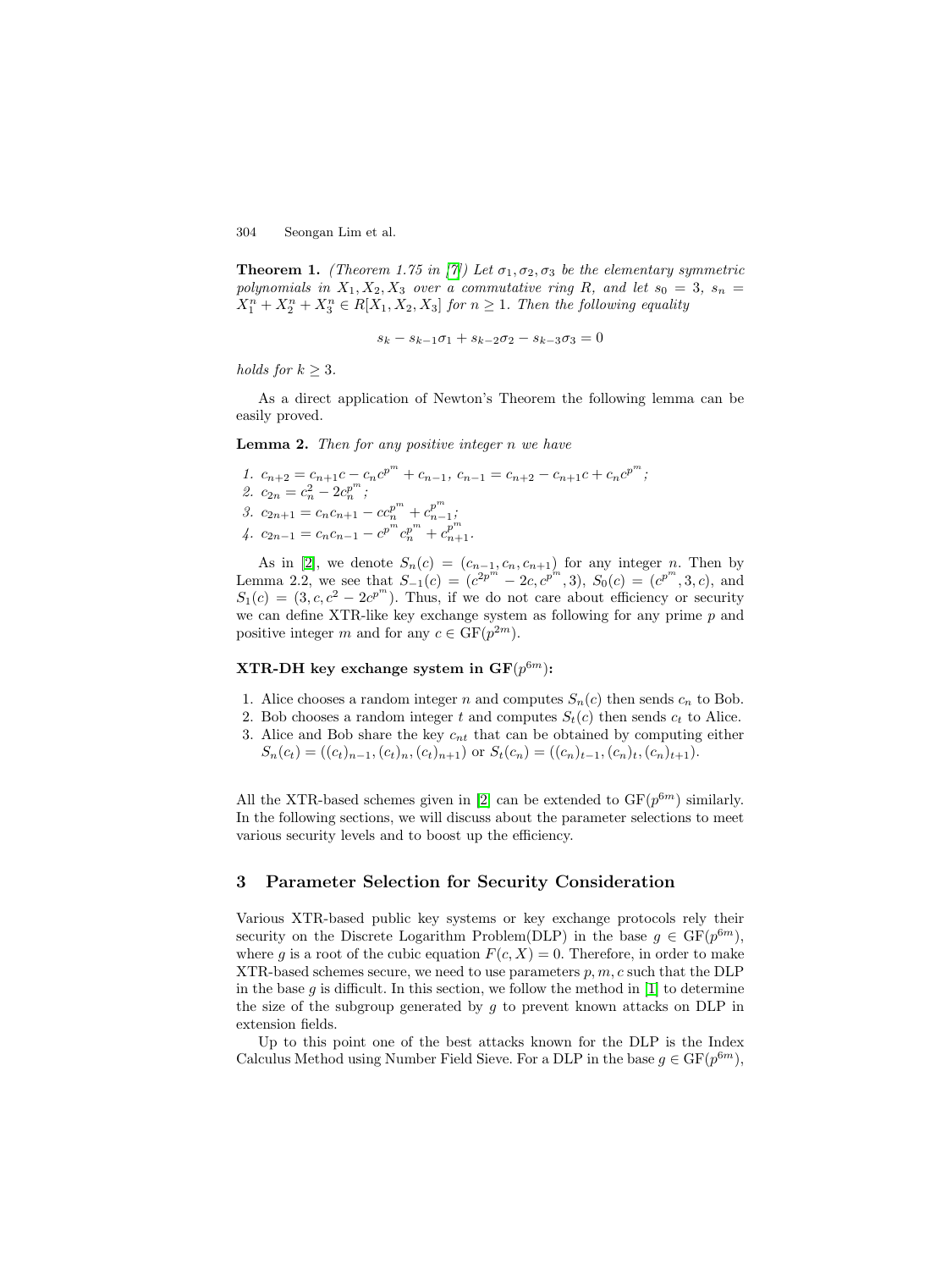the asymptotic complexity of the Index Calculus Method using Number Field Sieve is

$$
L(p^s, 1/3, 1.923 + o(1)),
$$

where s is the smallest divisor of  $6m$  such that g is contained in a subfield of  $GF(p^{6m})$  isomorphic to  $GF(p^s)$ . Thus, for the security reason, it is desirable to use  $g \in GF(p^{6m})$ , which is not contained in any proper subfield of  $GF(p^{6m})$ . Note that if a root g of the polynomial  $F(c, X)$  is not contained any proper subfield of  $GF(p^{6m})$  then  $F(c, X)$  is irreducible over  $GF(p^{2m})$ . Hence we have  $c = \text{Tr}(g)$  and the roots of  $F(c, X)$  are conjugates of g over  $\text{GF}(p^{2m})$ . Here, Tr :  $GF(p^{6m}) \to GF(p^{2m})$  is the trace projection defined by  $Tr(x) = x + x^{p^{2m}} + x^{p^{4m}}$ for  $x \in \mathrm{GF}(p^{6m})$ .

The following Lemma, which follows directly from Lemma 2.4 of [\[1\]](#page-9-0), gives a sufficient condition for a subgroup of  $GF(p^{6m})^*$  not to be contained in any proper subfield of  $GF(p^{6m})$ .

**Lemma 3.** Let q be a prime factor of  $\Phi_{6m}(p)$ . Then the subgroup of  $GF(p^{6m})^*$ of order q is not contained in any proper subfield of  $GF(p^{6m})$ .

Here  $\Phi_n(X)$  is the *n*-th cyclotomic polynomial for a positive integer *n* not divisible by  $p$ . For computations with cyclotomic polynomials, we can use Theorem 3.27 in [\[7\]](#page-9-0):

$$
\Phi_{6m} = \prod_{d \mid 6m} (X^{6m/d} - 1)^{\mu(d)},
$$

where  $\mu(\cdot)$  is the Möbius function.

As we shall see in the next section, we will take m to be a prime or a power of 2 (so that  $2m + 1$  is a Fermat prime) for easy selection of the prime p. Thus we have

$$
\Phi_{6m}(X) = \frac{(X^{6m}-1)(X^2-1)(X^3-1)(X^m-1)}{(X^{2m}-1)(X^{3m}-1)(X^6-1)(X-1)} = \frac{X^{2m}-X^m+1}{X^2-X+1}
$$

if  $m$  is a prime, or

$$
\Phi_{6m}(X) = \frac{(X^{6m}-1)(X^m-1)}{(X^{2m}-1)(X^{3m}-1)} = X^{2m} - X^m + 1
$$

if m is a power of 2.

When we use a system based on the DLP in a multiplicative subgroup of size  $q$  of the Galois field, the sizes of  $q$  and the underlying Galois field that guarantee the security required currently can be determined according to the table in [\[4\]](#page-9-0). The recommended size for q is much larger than  $p^2 - p + 1$  for small or medium sized p. Thus in our case we need to take the size q of the subgroup of  $GF(p^{6m})^*$ to be much larger than  $p^2 - p + 1$ . In addition, if we take q to be a prime factor of  $p^{2m} - p^m + 1$  then the calculation in the previous paragraph tells us that q is a prime factor of  $\Phi_{6m}(p)$ . Then by Lemma 3 the subgroup of order q is not contained in any proper subfield of  $GF(p^{6m})$ .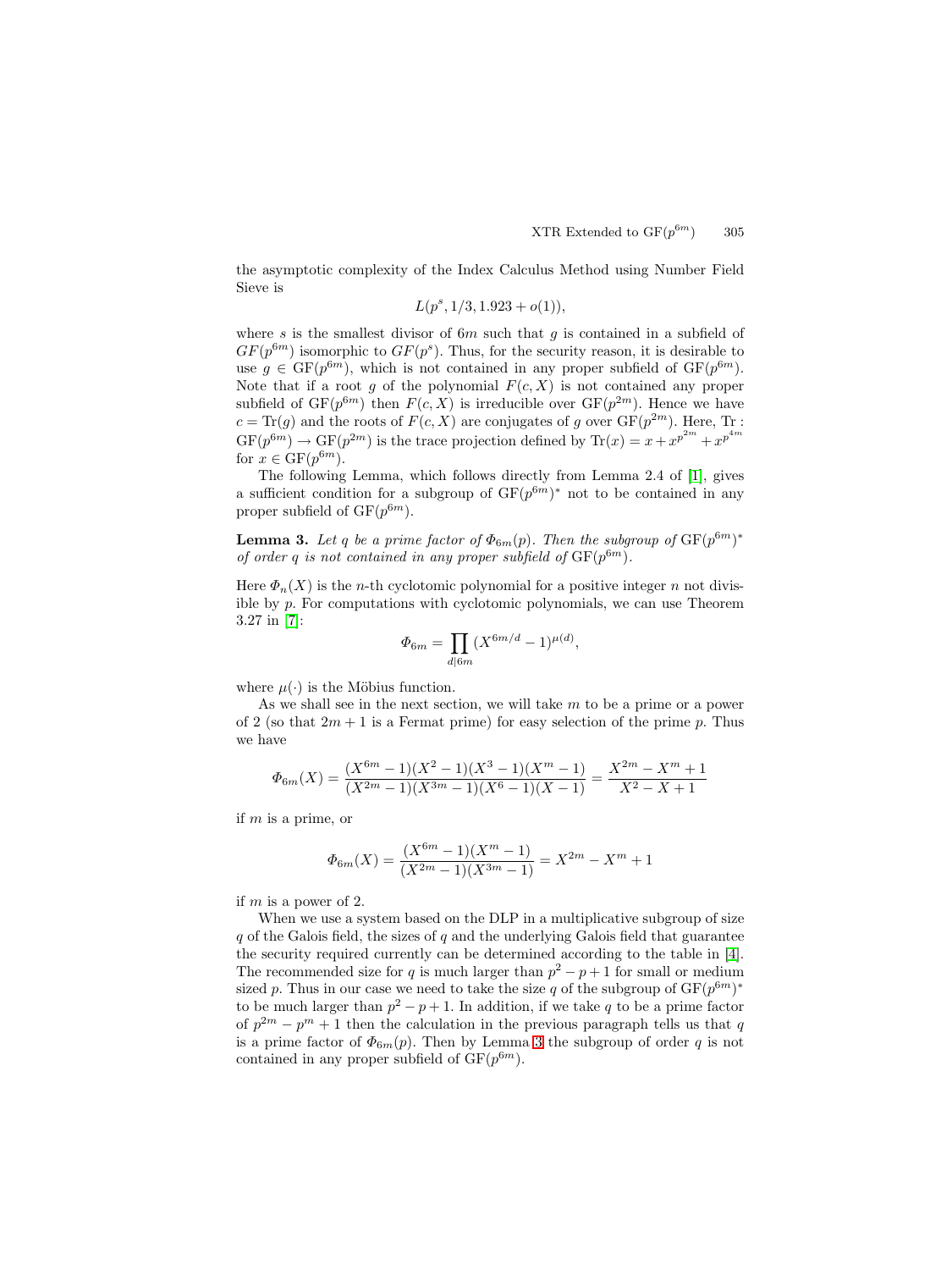<span id="page-5-0"></span>Also it is well-known that birthday-type attacks can be applied to get  $x$  from the given  $g^x$  and the complexity of birthday attacks can be estimated by  $O(\sqrt{q})$ where q is the order of g. Currently the recommended size for q is  $q > 2^{160}$ . Thus to make our system as secure as the DLP problem in  $GF(p^{6m})$  against currently known attacks, it is enough to choose  $g \in GF(p^{6m})$  so that the order of g is a prime factor of  $p^{2m} - p^m + 1$  and larger than  $\max(p^2 - p + 1, 2^{160})$ .

## **4 Parameter Selection for Efficiency Cconsiderations**

The most basic computation required in XTR-like schemes is to compute  $S_n(c)$ from any given  $c \in \mathrm{GF}(p^{2m})$  and a positive integer n. ¿From Lemma [2](#page-3-0) we have

**Lemma 4.** Let c be any element of  $GF(p^{2m})$  and  $A(c)$  be the  $3 \times 3$  matrix given by

$$
A(c) = \begin{pmatrix} 0 & 0 & 1 \\ 1 & 0 & -c^{p^{m}} \\ 0 & 1 & c \end{pmatrix}.
$$

For any integer  $n \geq 1$ , we have  $S_{n+1}(c) = S_n(c)A(c)$ .

By modifying the 'square and multiply' method, we can compute  $S_n(c)$  as follows:

**Algorithm 2** Let  $c \in GF(p^{2m})$  and a positive integer n be given. ¿From the binary expansion of  $n = \sum_{i=0}^{k} m_i 2^i$  define a sequence  $\{t_i\}$  by

$$
t_0 = m_0
$$
  

$$
t_i = 2t_{i-1} + m_i, \ i \ge 1.
$$

To compute  $S_n(c)=(c_{n-1}, c_n, c_{n+1}),$  follow the steps:

**Step 1.** Set  $S_{t_0}(c) = (c^{p^m}, 3, c)$  if  $t_0 = 0$ , or  $S_{t_0}(c) = (3, c, c^2 - 2c^{p^m})$  if  $t_0 = 1$ . **Step 2.** Compute  $S_{t_i}$  from  $S_{t_{i-1}}$  for  $i = 1, 2, \dots, k$ .

**Step 3.** Output  $S_{t_k}$ .

Step 2 of the above algorithm is performed as following. For a fixed  $i$  let us let  $d = t_{i-1}$  for simplicity. If  $m_i = 0$ , then

$$
S_{t_i} = S_{2d} = (c_d c_{d+1} - c^{p^m} c_d^{p^m} + c_{d+1}^{p^m}, c_d^2 - 2c_d^{p^m}, c_d c_{d+1} - c c_d^{p^m} + c_{d-1}^{p^m}).
$$

If  $m_i = 1$ , then

$$
S_{t_i} = S_{2d+1} = (c_d^2 - 2c_d^{p^m}, c_d c_{d+1} - c_c^{p^m} + c_{d-1}^{p^m}, c_{d+1}^2 - 2c_{d+1}^{p^m}).
$$

As we can see from Lemma [2](#page-3-0) and Algorithm 2, the most frequently performed operations in our system are the following three types:

$$
x^2
$$
,  $xy$ ,  $xz - yz^{p^m}$  for  $x, y, z \in \text{GF}(p^{2m})$ .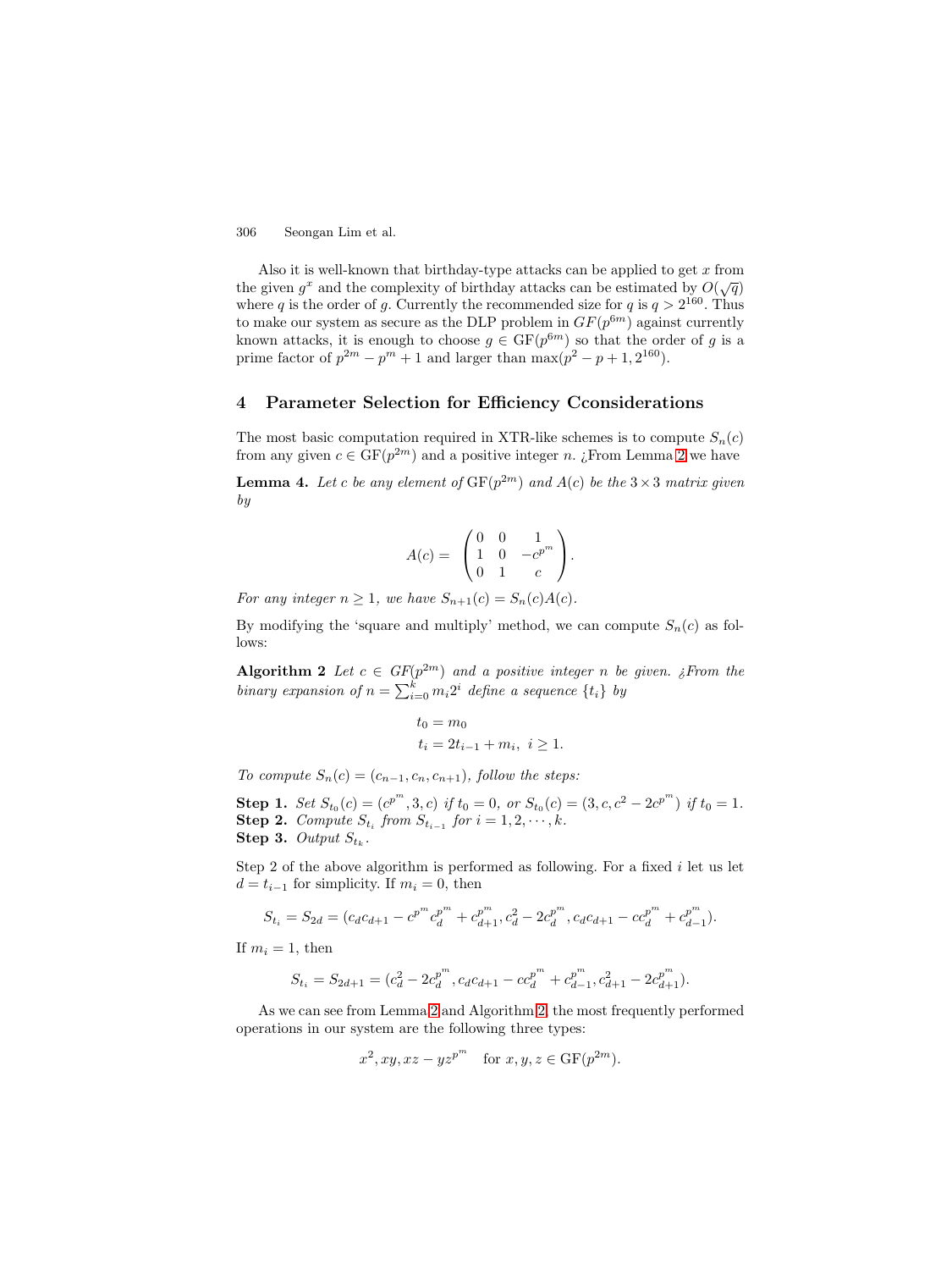<span id="page-6-0"></span>In order to make the XTR system in  $GF(p^{6m})$  efficient, it is enough to perform these operations efficiently. Thus, we consider the case when  $GF(p^{2m})$  has an optimal normal basis (ONB) of type I, that is, the case when  $2m + 1$  is a prime number and p (mod  $2m + 1$ ) is a primitive element in  $Z_{2m+1}$ . In this case, the cyclotomic polynomial

$$
\Phi_{2m+1}(X) = \frac{X^{2m+1} - 1}{X - 1} = X^{2m} + X^{2m-1} + \dots + X + 1 \in \text{GF}(p)[X]
$$

is irreducible and the set  $B_1 = {\alpha, \alpha^p, \alpha^{p^2}, \dots, \alpha^{p^{2m-1}}}$  of roots becomes an Optimal Normal Basis for  $GF(p^{2m})$ . Since p (mod  $2m+1$ ) is a primitive element in  $Z_{2m+1}$ , this basis  $B_1$  is setwise equal to the (almost) polynomial basis  $B_2 =$  $\{\alpha, \alpha^2, \alpha^3, \ldots, \alpha^{2m}\}.$ 

The complexity for elementary operations in  $GF(p^{2m})$  is well studied by Lenstra in [\[1\]](#page-9-0). Our focus is on the most frequently performed operations

$$
x^2, xy, xz - yz^{p^m} \quad \text{for } x, y, z \in \text{GF}(p^{2m})
$$

as was in [\[2\]](#page-9-0). We have similar result as in [\[2\]](#page-9-0) on the complexity for these operations.

**Lemma 5.** Let p and  $2m + 1$  be prime numbers, where p (mod  $2m + 1$ ) is a primitive element in  $Z_{2m+1}$ . Then for  $x, y, z \in \mathrm{GF}(p^{2m})$ , we have

- 1. Computing  $x^{p^m}$  is for free.
- 2. Computing  $x^2$  takes 80 percent of the complexity taken for multiplications in  $GF(p^{2m})$ .
- 3. Computing xy takes  $4m^2$  multiplications in  $GF(p)$ .
- 4. Computing  $xz yz^{p^m}$  takes  $4m^2$  multiplications in  $GF(p)$ .

**Proof.** Since we can use either of the two bases  $B_1$  and  $B_2$  at our convenience, all the items are straightforward. Thus we only prove item 4 in detail. Set  $t = 2m$ . First we represent  $x, y, z$  by using the normal basis  $B_1$ ,

$$
x = \sum_{i=0}^{t-1} a_i \alpha^{p^i}, y = \sum_{i=0}^{t-1} b_i \alpha^{p^i} z = \sum_{i=0}^{t-1} c_i \alpha^{p^i},
$$

and we get

$$
z^{p^{m}} = \sum_{i=0}^{m-1} c_i \alpha^{p^{i+m}} + \sum_{i=m}^{t-1} c_i \alpha^{p^{i-m}}.
$$

Then we have

$$
xz - yz^{p^m} = \sum_{i=0}^{t-1} \sum_{j=0}^{m-1} a_i c'_j \alpha^{p^i} \alpha^{p^{j+m}} + \sum_{i=0}^{t-1} \sum_{j=m}^{t-1} b_i c''_j \alpha^{p^i} \alpha^{p^{j-m}},
$$

where  $c'_j = c_j + c_{m+j}$  and  $c''_j = c_j + c_{j-m}$ . Getting  $c'_j, c''_j$  from  $c_j$ 's is a free operation. Now we convert the basis into  $B_2$  and then the computation for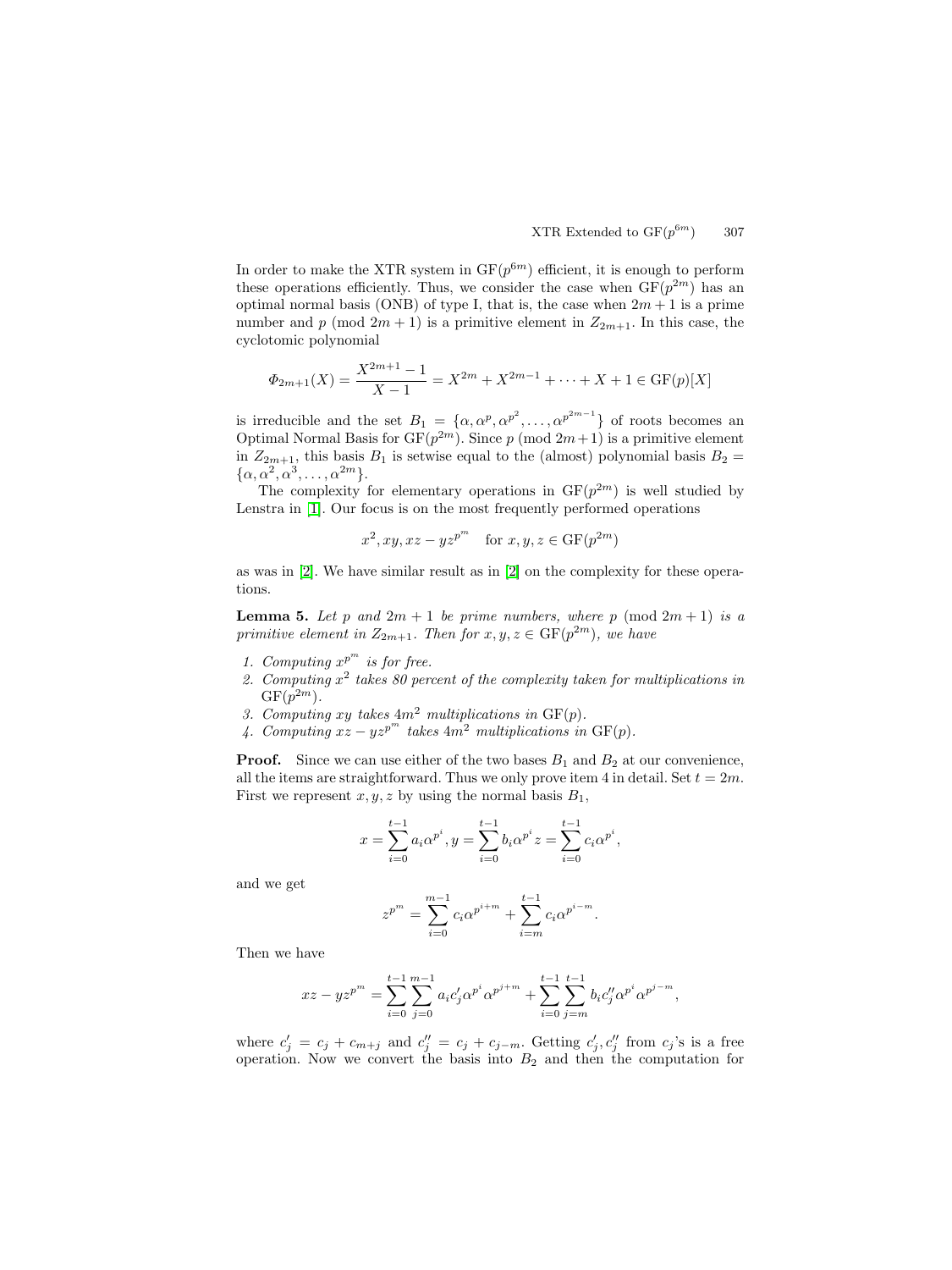$\alpha^{p^j} \alpha^{p^{i\pm m}}$  becomes free. Hence we need  $t^2$  multiplications in  $GF(p)$  to compute  $xy - yz^{p^m}.$ 

We note here that we haven't used any high speed multiplication algorithms in the proof. When we apply more efficient multiplication algorithms, then the required bit complexity will be reduced. Comparing Lemma 2.1.1 in [\[2\]](#page-9-0) and the above Lemma [5,](#page-6-0) we see that the number of bit operations for computing

$$
x^2, xy, xz - yz^p
$$

are about the same in the following two cases when  $|P| = m|p|$ ,

- **−**  $x, y, z \in \text{GF}(P^2)$  with  $P = 2 \pmod{3}$ ;
- $x, y, z \in \text{GF}(p^{2m})$  where  $2m + 1$  is a prime and  $\langle p \rangle = Z^*_{2m+1}$ .

Now based on Lemma [5,](#page-6-0) we have the following estimate for the computational complexity of Algorithm [2.](#page-5-0)

**Theorem 3.** Let  $c \in GF(p^{2m})$  and a positive integer n be given. Then it takes at most  $11.2m^2 \log n$  multiplications in GF(p) to compute  $S_n(c)=(c_{n-1}, c_n, c_{n+1}).$ 

Also we estimate the required bit complexity to compute  $\text{Tr}(g^a g^{bk})$  from given Tr(g) and  $S_k(\text{Tr}(g))$  for unknown k. This computation is required for XTR-Nyberg-Rueppel signature scheme as in [\[2\]](#page-9-0).

**Theorem 4.** Let  $g \in GF(p^{6m})$  be an element of prime order q and suppose  $Tr(g)$  and  $S_k(Tr(g))$  be given for some unknown positive integer k. Let a, b be positive integers with less than q. Then  $Tr(g^a g^{bk})$  can be computed at a cost of  $(11.2 \log(a/b \pmod{q} + 11.2 \log b + 36)m^2$  multiplications in  $GF(p)$ .

We specify the steps as following :

- Compute  $e = \frac{a}{b} \pmod{q}$ .
- $-$  Compute  $Tr(g^{k+e}).$
- $-$  Compute  $Tr(g^{(k+e)b}) = Tr(g^a g^{bk})$

We focus on the second item here. We have

$$
S_k(Tr(g))A(c)^e = [S_0(Tr(g))A(c)^k]A(c)^e = [S_0(Tr(g))A(c)^e]A(c)^k
$$

In order to get  $Tr(g^{k+e})$ , what we need is  $[S_0(Tr(g))A(c)^e]C(A(c)^k)$ , where  $C(A(c)^k)$  is the center column of the matrix  $A(c)^k$ . Since we have already given  $S_k(Tr(g))$ , and we know that

$$
S_k(Tr(g))^T = \begin{pmatrix} S_{-1}(c) \\ S_0(c) \\ S_1(c) \end{pmatrix} C(A(c)^k),
$$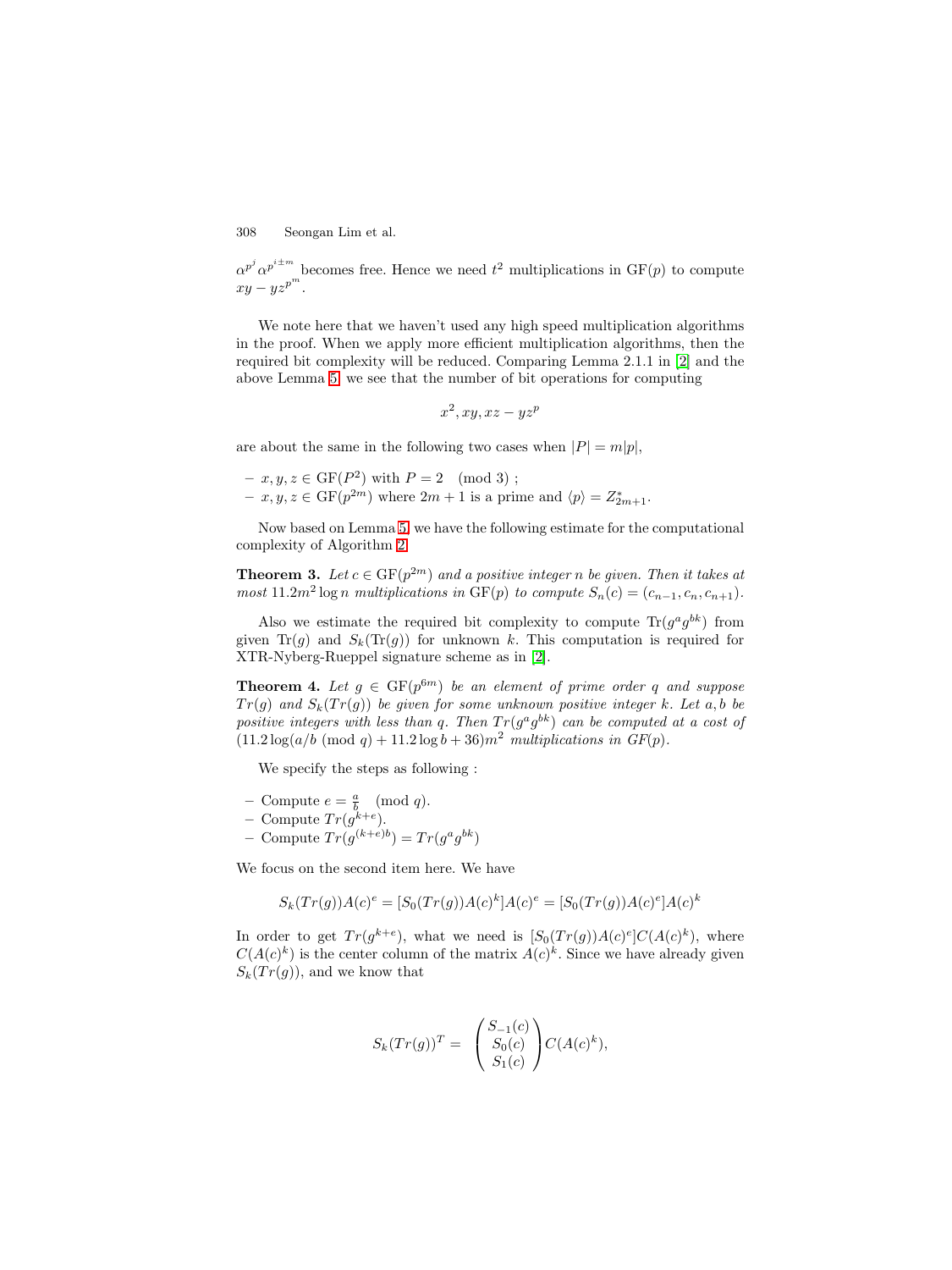where  $S_k(Tr(g))^T$  is the transpose of  $S_k(Tr(g))$ . Hence we have the very same formula as in XTR,

$$
C(A(c)^k) = \left(\begin{array}{c} S_{-1}(c) \\ S_0(c) \\ S_1(c) \end{array}\right)^{-1} S_k(Tr(g))^T.
$$

This implies that computing  $C(A(c)^k)$  takes constant time for any k when  $S_k(Tr(q))$  is given. In fact, it takes at most  $9 \times 4m^2 = 36m^2$  multiplications in GF(p). Hence the complexity to compute  $Tr(g^{k+e})$  can be estimated as  $(11.2 \log e + 36) m^2$  multiplications in GF(p). And the complexity to compute the third item is 11.2 log  $bm^2$  multiplications in  $GF(p)$ . Thus we can estimate the complexity to get  $Tr(g^a g^{bk})$  by  $(11.2 \log(a/b \pmod{q}) + 11.2 \log b + 36)m^2$ multiplications in  $GF(p)$ .

Thus we see that the computational complexity is about the same for the original XTR and our extension to  $GF(p^{6m})$ . But the multiprecision problem that occurs in the operations in  $GF(P)$  for large P can be removed when we use  $GF(p)$  with p as small as the word size of the processor.

Now we pose another condition on  $m$  so that it is easy to generate the prime p. Since we are using ONB, p is necessarily a primitive element in  $Z_{2m+1}$ . But as a matter of parameter generation, we will decide  $m$  first and choose the prime  $p$ somewhat randomly. So it is desirable that  $Z_{2m+1}$  has more primitive elements.

The number of primitive elements in  $Z_{2m+1}$  is  $\phi(\phi(2m+1)) = \phi(2m)$ , where  $\phi(\cdot)$  is the Euler totient function. Thus we want to make  $\phi(2m)$  as big as possible compared to m. There are two possible directions we can take to this end. The first is to take m to be a power of 2. But then  $2m + 1$  must be a Fermat prime, which is very rare. The other is to take  $m$  to be a prime. There are reasonably many choice of primes m for which  $2m + 1$  is also a prime.

For appropriate selection of  $m$  for current recommendation is given in the Appendix A. After m and the sizes of p, q have been established, we generate p, q and  $c = \text{Tr}(g)$ . Algorithms for generating parameters are also given in Appendix A.

### **5 Conclusion**

Thus most of the details in XTR can be generalized systematically to the finite field  $GF(p^{6m})$  using the trace projection  $Tr: GF(p^{6m}) \to GF(p^{2m})$ . Hence it is straightforward to see that the schemes as XTR-DH, XTR-ElGamal encryption, and XTR-Nyberg-Rueppel signatures can be extended to  $GF(p^{6m})$ .

For security concerns, all the details were given in Section 5 of [\[2\]](#page-9-0). They've discussed about the DLP in  $GF(p^t)$ , and hence it can be applied to cases in  $GF(p^{6m})$ . The communicational and computational advantages of the XTR schemes can be obtained in the generalization as long as we choose  $m$  so that either  $2m + 1$  is a Fermat prime or both  $m, 2m + 1$  are primes and we don't have any multiprecision operations if we select the size of p as small as the word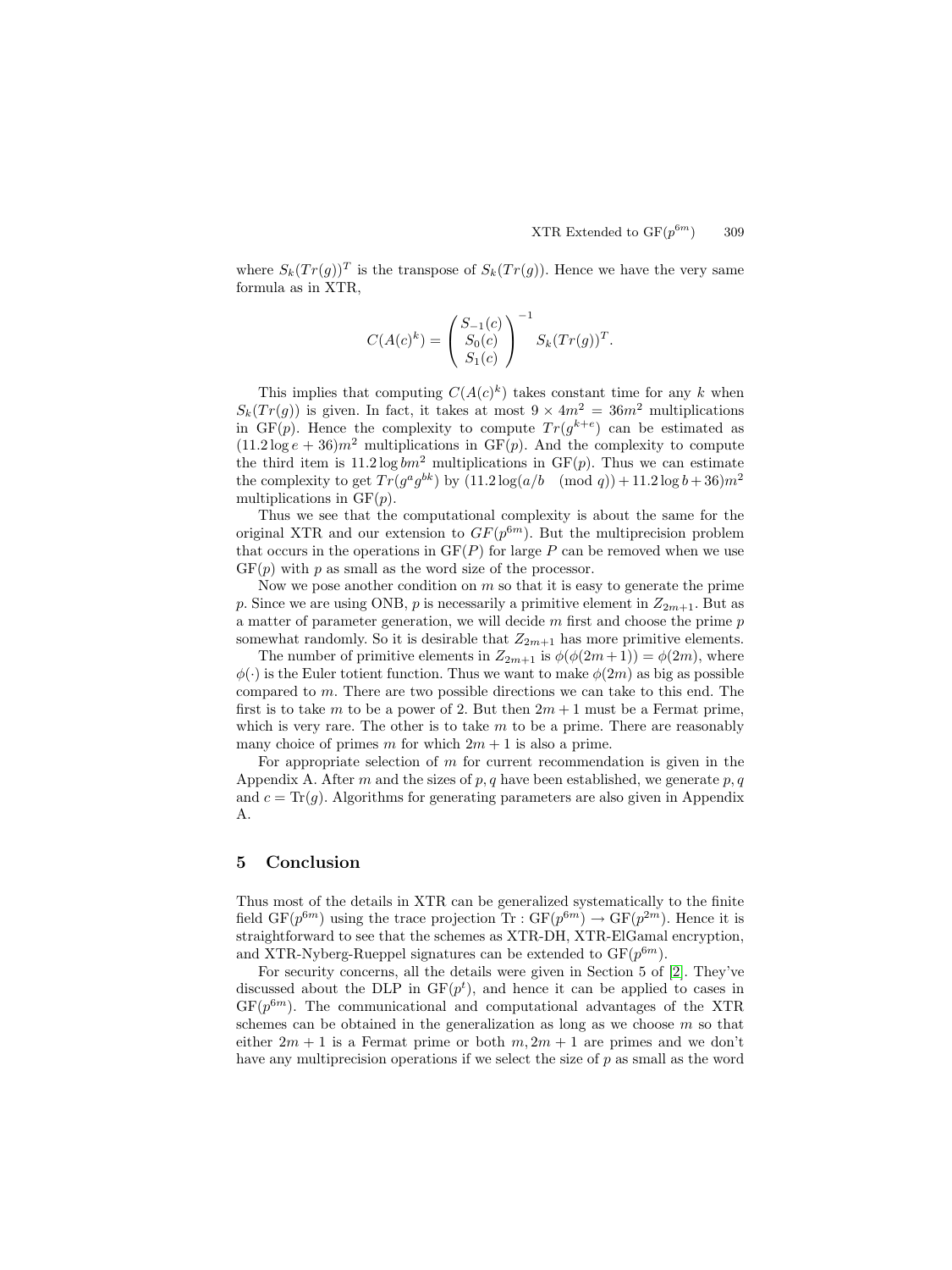<span id="page-9-0"></span>size of common processors in the generalization but we might need longer time to generate prime numbers  $p$  and  $q$  in such cases. But the prime numbers are needed to generate only once, the generalized version of XTR is more preferable for limited applications as smart cards.

#### **Acknowledgment**

We appreciate the anonymous referees of the SAC 2001 for their comments and suggestions.

## **References**

- 1. Arjen K. Lenstra, Using Cyclotomic Polynomials to Construct Efficient Discrete Logarithm Cryptosystems over Finite Fields, ACISP'97 (1997), **LNCS 1270**, pp. 127–138.
- 2. Arjen K. Lenstra, Eric R. Verheul, The XTR public key system, Advances in Cryptology – CRYPTO'00 **LNCS 1880** (2000), pp. 1–19
- 3. Arjen K. Lenstra, Eric R. Verheul, Key improvements to XTR, Advances in Cryptology – Asiacrypt'00 **LNCS 1976** (2000), pp. 220–233
- 4. A.K. Lenstra, E.R. Verheul, Selecting Cryptographic Key Sizes, http://www.cryptosavvy.com (1999).
- 5. Arjen K. Lenstra, Eric R. Verheul, Fast irreduciblility and subgroup membership testing in XTR, Proceedings of the PKC'01 **LNCS 1992** (2001), pp. 73–86
- 6. A.E.Brouwer, R.Pellikaan, E.R. Verheul, Doing More with Fewer Bits, Advances in Cryptology – Asiacrypt'99, **LNCS 1716** (1999), pp. 321–332.
- 7. Rudolf Lidl, Harald Niederreiter, Introduction to finite fields and their applications, Cambridge, 1994.

## **A An Efficient Way for Parameter Generation**

In this appendix, we describe an efficient way for parameter generation one by one. At first, we decide the size of the field  $GF(p^{6m})$  and which m to use. Then we select the primes p, q. And finally, we select  $c \in \mathrm{GF}(p^{2m}) \setminus \mathrm{GF}(p^m)$ .

As we discussed in Section [4,](#page-5-0) m will be chosen so that either  $2m + 1$  is a Fermat prime or both m and  $2m+1$  are primes. In the Table 1 below, we give a list of  $m$  which meet this criterion. The numbers in the column titled 'ratio' are the proportion of primitive elements of  $Z_{2m+1}$ . The case  $m = 1$  is the original XTR. Not much improvement is achieved in the cases  $m = 2, 3$ . Thus we do not recommend to use these cases. Note that the ratio tends to  $1/2$  as m gets larger.

For given  $m$  as in the above table, we choose the appropriate size for the field characteristic p so that the size of  $p^{6m}$  is about the same as the recommended size for prime fields with respect to the security concerns in the DLP in prime fields. For example, see Table 2.

Now we consider the generation of the prime numbers  $p, q$  in our scheme. We follow the scheme of generating prime numbers as in [1] rather than using the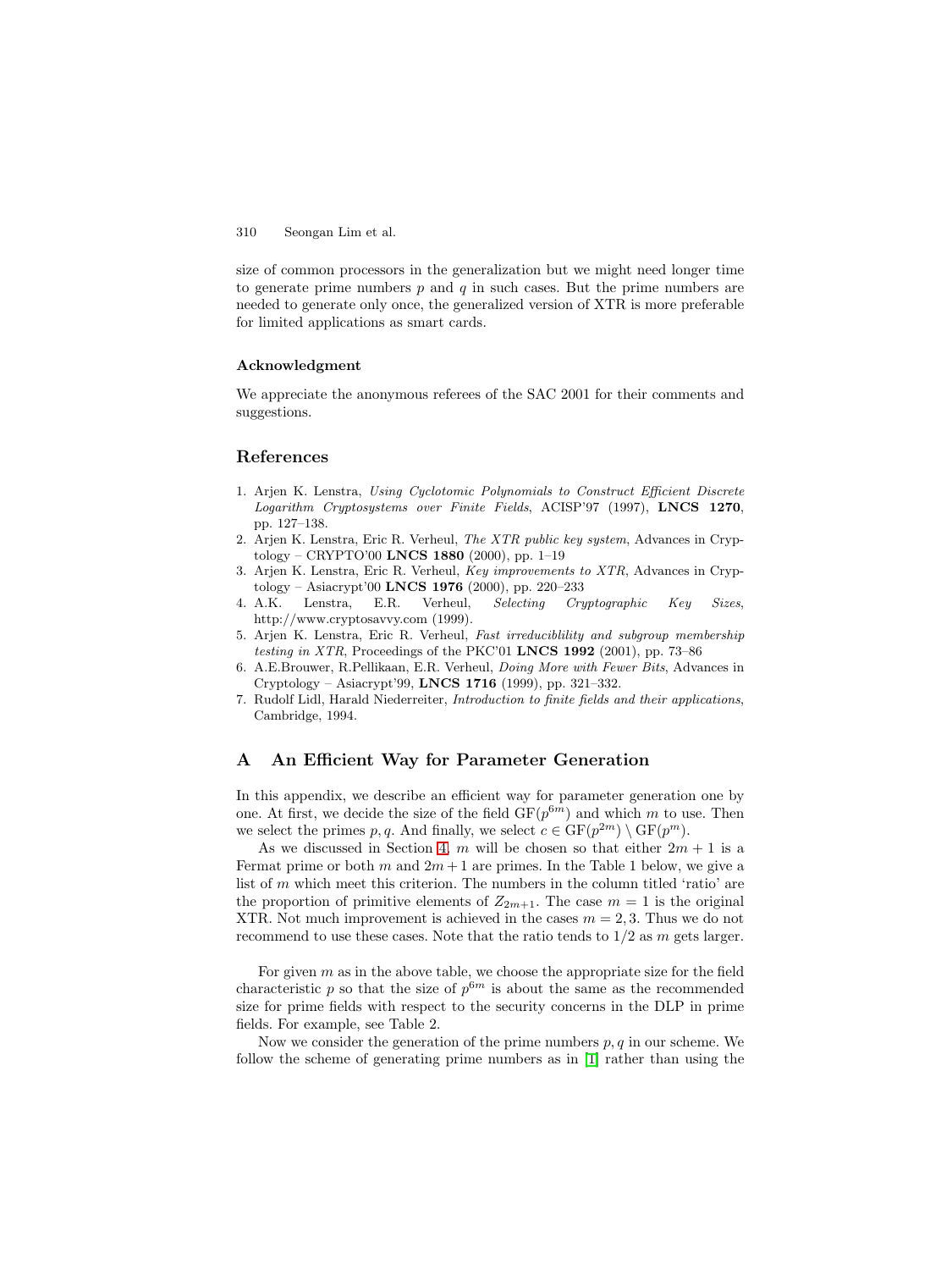| m                           | ratio | field extensions                                       |  |  |
|-----------------------------|-------|--------------------------------------------------------|--|--|
| 1                           | 1/3   | $GF(p) \rightarrow GF(p^2) \rightarrow GF(p^6)$        |  |  |
| $\mathcal{D}_{\mathcal{L}}$ | 2/5   | $GF(p) \rightarrow GF(p^4) \rightarrow GF(p^{12})$     |  |  |
| 3                           | 2/7   | $GF(p) \rightarrow GF(p^6) \rightarrow GF(p^{18})$     |  |  |
| 5                           | 4/11  | $GF(p) \rightarrow GF(p^{10}) \rightarrow GF(p^{30})$  |  |  |
| 8                           | 8/17  | $GF(p) \rightarrow GF(p^{16}) \rightarrow GF(p^{48})$  |  |  |
| 11                          | 10/23 | $GF(p) \rightarrow GF(p^{22}) \rightarrow GF(p^{66})$  |  |  |
| 23                          | 22/47 | $GF(p) \rightarrow GF(p^{46}) \rightarrow GF(p^{138})$ |  |  |
| 29                          | 28/59 | $GF(p) \rightarrow GF(p^{58}) \rightarrow GF(p^{174})$ |  |  |
| 41                          | 40/83 | $GF(p) \rightarrow GF(p^{80}) \rightarrow GF(p^{240})$ |  |  |

**Table 1.** Choices for m and the corresponding extension fields

**Table 2.** Choices for m and the corresponding size of a finite field

| field size                     |    |    | 1024 bit   2048 bit   2700 bit   5100 bit |    |
|--------------------------------|----|----|-------------------------------------------|----|
| recommended m for p of 16 bits | 11 | 23 | 29                                        | 41 |
| recommended m for p of 32 bits | 8  | 11 | 23                                        | 29 |
| recommended m for p of 64 bits | 5  |    | 11                                        | 23 |

method given in [\[2\]](#page-9-0). In general setting, we are interested in the cases using small or medium sized prime number  $p$  covered in  $[1]$ .

Here we describe the method of generating prime numbers  $p$  and  $q$  that we need. First we determine the  $|p^{6m}|$  and  $|q|$  (the bit sizes of  $p^{6m}$  and q) for general security considerations according to [\[4\]](#page-9-0). And then we decide  $m$  so that  $p$  is of the word size of the processor to be used.

We repeat selecting p until  $p^{2m} - p^m + 1$  has a prime factor of size |q|. We refer the result of [\[1\]](#page-9-0) that points it works sufficiently quickly in practice. As m grows, hence p gets smaller, there are fewer appropriate  $p, m$ 's than XTR case (assuming comparable levels of security). The exact distribution of such primes  $p, q$  is not known until now. Since this is one-time cost, it's not a serious disadvantage.

Now consider the generation of  $c = Tr(g)$ . The most elementary way to generate  $c = Tr(g)$  where  $g \in GF(p^{6m})$  of the order q with q divides  $p^{2m}-p^{m}+1$ . As usual, first we randomly generate  $h \in GF(p^{6m})$  and check if  $h^{\frac{p^{2m}-p^m+1}{q}} \neq 1$ and set  $g = h^{\frac{p^{2m}-p^m+1}{q}}$ . Then such g has the order q. We compute  $Tr(g)$ . But here we have lemmas which will come in handy when we construct a suitable generator  $g$  of a subgroup. And the proofs of these lemmas are similar to the XTR in  $GF(P^6)$ .